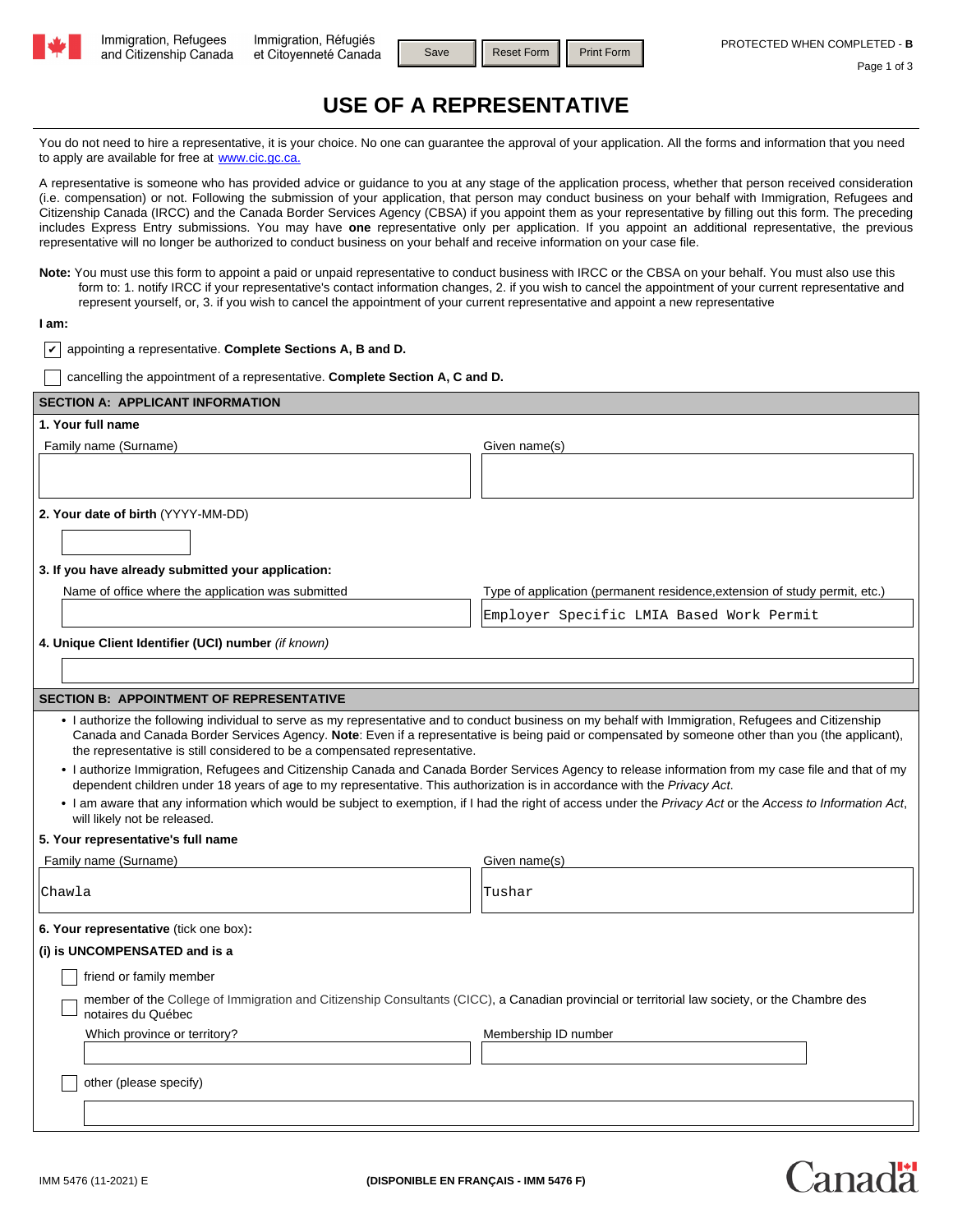|                                                                                                                                                                                                                                          |                                |                                                                                 |                                | save                        | Reset Form |  | Print Form           |                                  | Page 2 of 3                                                                                                                                                 |
|------------------------------------------------------------------------------------------------------------------------------------------------------------------------------------------------------------------------------------------|--------------------------------|---------------------------------------------------------------------------------|--------------------------------|-----------------------------|------------|--|----------------------|----------------------------------|-------------------------------------------------------------------------------------------------------------------------------------------------------------|
| <b>OR</b>                                                                                                                                                                                                                                |                                |                                                                                 |                                |                             |            |  |                      |                                  |                                                                                                                                                             |
| (ii) is, or will be, COMPENSATED and is a member in good standing of                                                                                                                                                                     |                                |                                                                                 |                                |                             |            |  |                      |                                  |                                                                                                                                                             |
| V                                                                                                                                                                                                                                        |                                | the College of Immigration and Citizenship Consultants (CICC)                   |                                |                             |            |  |                      |                                  |                                                                                                                                                             |
|                                                                                                                                                                                                                                          | Membership ID number           |                                                                                 |                                |                             |            |  |                      |                                  |                                                                                                                                                             |
|                                                                                                                                                                                                                                          | R532951                        |                                                                                 |                                |                             |            |  |                      |                                  |                                                                                                                                                             |
|                                                                                                                                                                                                                                          |                                | a Canadian provincial or territorial law society                                |                                |                             |            |  |                      |                                  |                                                                                                                                                             |
|                                                                                                                                                                                                                                          |                                | Which province or territory?                                                    |                                |                             |            |  | Membership ID number |                                  |                                                                                                                                                             |
|                                                                                                                                                                                                                                          |                                |                                                                                 |                                |                             |            |  |                      |                                  |                                                                                                                                                             |
|                                                                                                                                                                                                                                          |                                | the Chambre des notaires du Québec                                              |                                |                             |            |  |                      |                                  |                                                                                                                                                             |
|                                                                                                                                                                                                                                          | Membership ID number           |                                                                                 |                                |                             |            |  |                      |                                  |                                                                                                                                                             |
|                                                                                                                                                                                                                                          |                                |                                                                                 |                                |                             |            |  |                      |                                  |                                                                                                                                                             |
|                                                                                                                                                                                                                                          |                                | 7. Your representative's contact information                                    |                                |                             |            |  |                      |                                  |                                                                                                                                                             |
|                                                                                                                                                                                                                                          |                                | Name of firm or organization (if applicable)                                    |                                |                             |            |  |                      |                                  |                                                                                                                                                             |
|                                                                                                                                                                                                                                          |                                | Global Hut Immigration Corp.                                                    |                                |                             |            |  |                      |                                  |                                                                                                                                                             |
|                                                                                                                                                                                                                                          |                                | If student-at-law, write the name of the supervising lawyer                     |                                |                             |            |  |                      | Supervising lawyer membership ID |                                                                                                                                                             |
|                                                                                                                                                                                                                                          |                                |                                                                                 |                                |                             |            |  |                      |                                  |                                                                                                                                                             |
|                                                                                                                                                                                                                                          | Mailing address                |                                                                                 |                                |                             |            |  |                      |                                  |                                                                                                                                                             |
| Apt/Unit                                                                                                                                                                                                                                 |                                | Street no.                                                                      | Street name                    |                             |            |  |                      |                                  |                                                                                                                                                             |
|                                                                                                                                                                                                                                          |                                | 6941                                                                            | Lundys Lane                    |                             |            |  |                      |                                  |                                                                                                                                                             |
|                                                                                                                                                                                                                                          | City/Town                      |                                                                                 |                                | Province/State/Territory    |            |  | Country or territory |                                  | Postal code/ZIP                                                                                                                                             |
|                                                                                                                                                                                                                                          | Niagara Falls                  |                                                                                 |                                | ON                          |            |  | Canada               |                                  | L2G 1V8                                                                                                                                                     |
|                                                                                                                                                                                                                                          | Telephone number               |                                                                                 |                                |                             |            |  |                      |                                  |                                                                                                                                                             |
|                                                                                                                                                                                                                                          | <b>Country Code</b>            |                                                                                 | Area Code and Telephone number |                             |            |  |                      |                                  |                                                                                                                                                             |
|                                                                                                                                                                                                                                          | Fax number                     |                                                                                 |                                |                             |            |  |                      |                                  |                                                                                                                                                             |
|                                                                                                                                                                                                                                          | <b>Country Code</b>            |                                                                                 | Area Code and Telephone number |                             |            |  |                      |                                  |                                                                                                                                                             |
|                                                                                                                                                                                                                                          |                                |                                                                                 |                                |                             |            |  |                      |                                  |                                                                                                                                                             |
|                                                                                                                                                                                                                                          | E-mail address (if applicable) |                                                                                 |                                |                             |            |  |                      |                                  |                                                                                                                                                             |
|                                                                                                                                                                                                                                          |                                |                                                                                 |                                |                             |            |  |                      |                                  |                                                                                                                                                             |
|                                                                                                                                                                                                                                          |                                | personal information to this specific email address.                            |                                |                             |            |  |                      |                                  | By indicating your representative's e-mail address, you are hereby authorizing Immigration, Refugees and Citizenship Canada to transmit your file and       |
|                                                                                                                                                                                                                                          |                                | 8. Your representative's declaration:                                           |                                |                             |            |  |                      |                                  |                                                                                                                                                             |
|                                                                                                                                                                                                                                          |                                |                                                                                 |                                |                             |            |  |                      |                                  |                                                                                                                                                             |
| • I declare that the information in Section B is truthful, complete and correct.<br>• I understand and accept that I am the person appointed by the applicant to conduct business on the applicant or sponsor's behalf with Immigration, |                                |                                                                                 |                                |                             |            |  |                      |                                  |                                                                                                                                                             |
|                                                                                                                                                                                                                                          |                                | Refugees and Citizenship Canada and Canada Border Services Agency.              |                                |                             |            |  |                      |                                  |                                                                                                                                                             |
|                                                                                                                                                                                                                                          |                                |                                                                                 |                                |                             |            |  |                      |                                  |                                                                                                                                                             |
|                                                                                                                                                                                                                                          |                                |                                                                                 |                                |                             |            |  |                      |                                  |                                                                                                                                                             |
|                                                                                                                                                                                                                                          |                                |                                                                                 |                                | Signature of representative |            |  |                      |                                  | Date (YYYY-MM-DD)                                                                                                                                           |
|                                                                                                                                                                                                                                          |                                | SECTION C: CANCEL THE APPOINTMENT OF A REPRESENTATIVE                           |                                |                             |            |  |                      |                                  |                                                                                                                                                             |
|                                                                                                                                                                                                                                          |                                | Immigration, Refugees and Citizenship Canada and Canada Border Services Agency. |                                |                             |            |  |                      |                                  | I withdraw my authorization for this person to serve as my representative, to receive information on my case file and to conduct business on my behalf with |
|                                                                                                                                                                                                                                          |                                | 9. Your representative's full name                                              |                                |                             |            |  |                      |                                  |                                                                                                                                                             |
|                                                                                                                                                                                                                                          | Family name (Surname)          |                                                                                 |                                |                             |            |  | Given name(s)        |                                  |                                                                                                                                                             |
|                                                                                                                                                                                                                                          |                                |                                                                                 |                                |                             |            |  |                      |                                  |                                                                                                                                                             |
|                                                                                                                                                                                                                                          |                                |                                                                                 |                                |                             |            |  |                      |                                  |                                                                                                                                                             |
|                                                                                                                                                                                                                                          |                                | Name of firm or organization (if applicable)                                    |                                |                             |            |  |                      |                                  |                                                                                                                                                             |

Save **Reset Form** Print Form